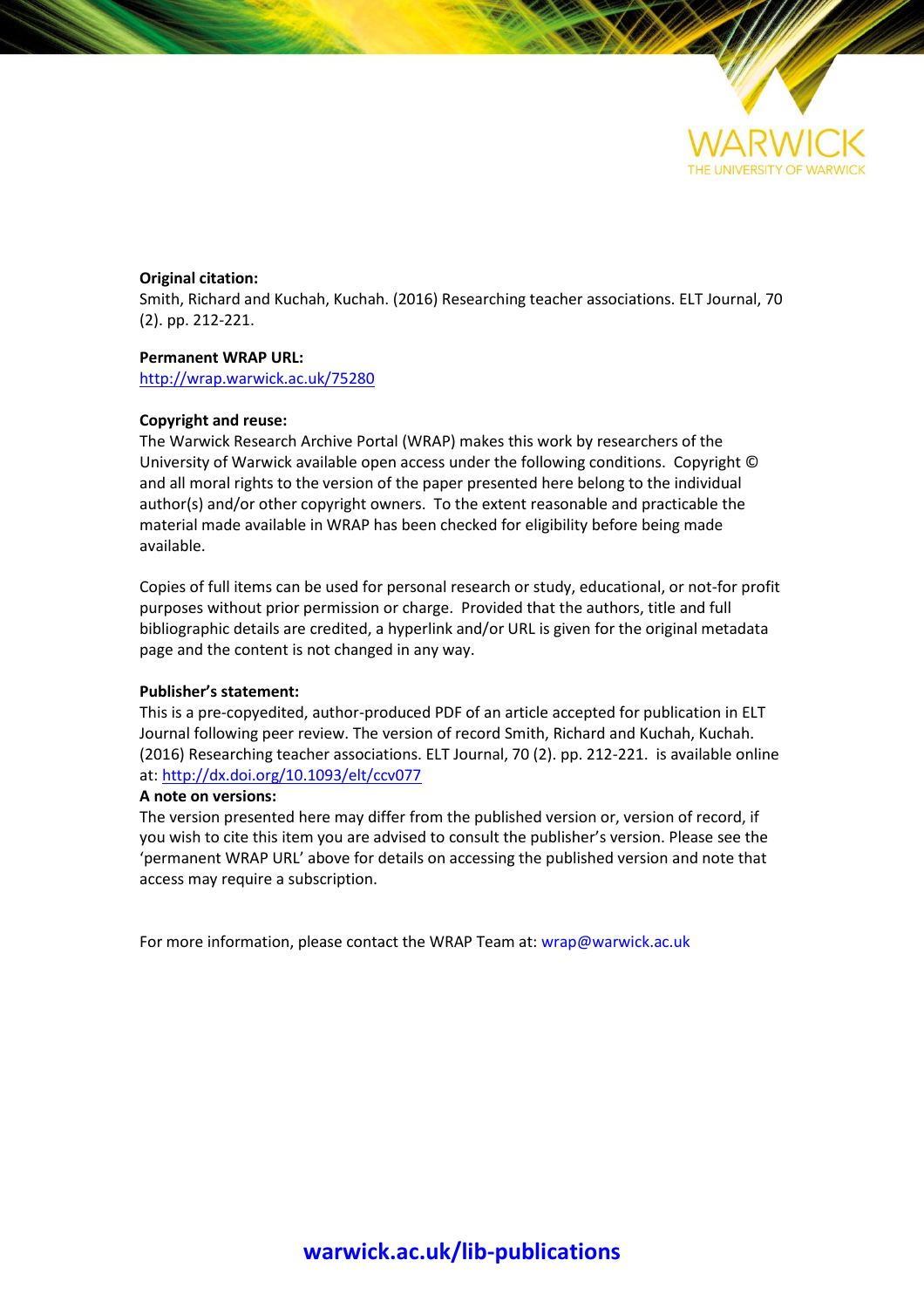# Pre-publication version of an article accepted for publication in *ELT Journal* 70/2 (April 2016)

# **Researching Teacher Associations**

Richard Smith and Kuchah Kuchah

## **Abstract**

Here we argue not only for more research *into* English language teacher associations (TAs) but also for research to be carried out *by* and *within* TAs. That is, we advocate their becoming 'Researching TAs' themselves. This suggestion derives from our recent collaborative work with/within CAMELTA (the Cameroon English Language and Literature Teachers' Association). In this context we have initiated and helped to facilitate the development of what we term – by analogy with 'teacher-research' – '*TA-research*': systematic inquiry which is based on members' priorities and officially endorsed by a TA, and which engages members as active participants in what they see as a collective project. This initiative offers promising signs that a TA can become a 'researching association' in the service of its members' needs. In the CAMELTA case, valuable local knowledge is being uncovered and shared, helping members become less dependent on outsider expertise: in a word, more *empowered*.

### **Introduction**

Participation in teacher associations has been influential in many English language teachers' professional and personal lives, including our own, but TAs have only rarely attracted the attention of ELT researchers. As this special issue attests, the situation may be changing to some extent, partly due to the two best-known international English language TAs – namely, TESOL International Association and IATEFL – celebrating their fiftieth birthdays in 2016 and 2017, respectively. It is perhaps a sign of the increasing maturity of ELT / TESOL as a profession that attention is now being focused on the institutions which structure it, including TAs, with a view not only to celebration but also, to some extent, to critical self-reflection.

The focus of our attention in this article is on the relationship between TAs and *research*, by which we mean systematic investigation carried out to gain knowledge and understanding in a particular area. Some kinds of research aim to contribute to theory but we are more concerned here with relatively practical research, of a kind which involves identifying and sharing either successful practices or problems and possible solutions, and which is, thereby, directly relevant and immediately useful to practitioners. Such research can be carried out *into* teachers' lives and practices, teacher development and TAs, but teachers and TAs can also research for themselves. On analogy with 'teacher-research', that is, research initiated and carried out by teachers into issues of importance to them in their work, in this article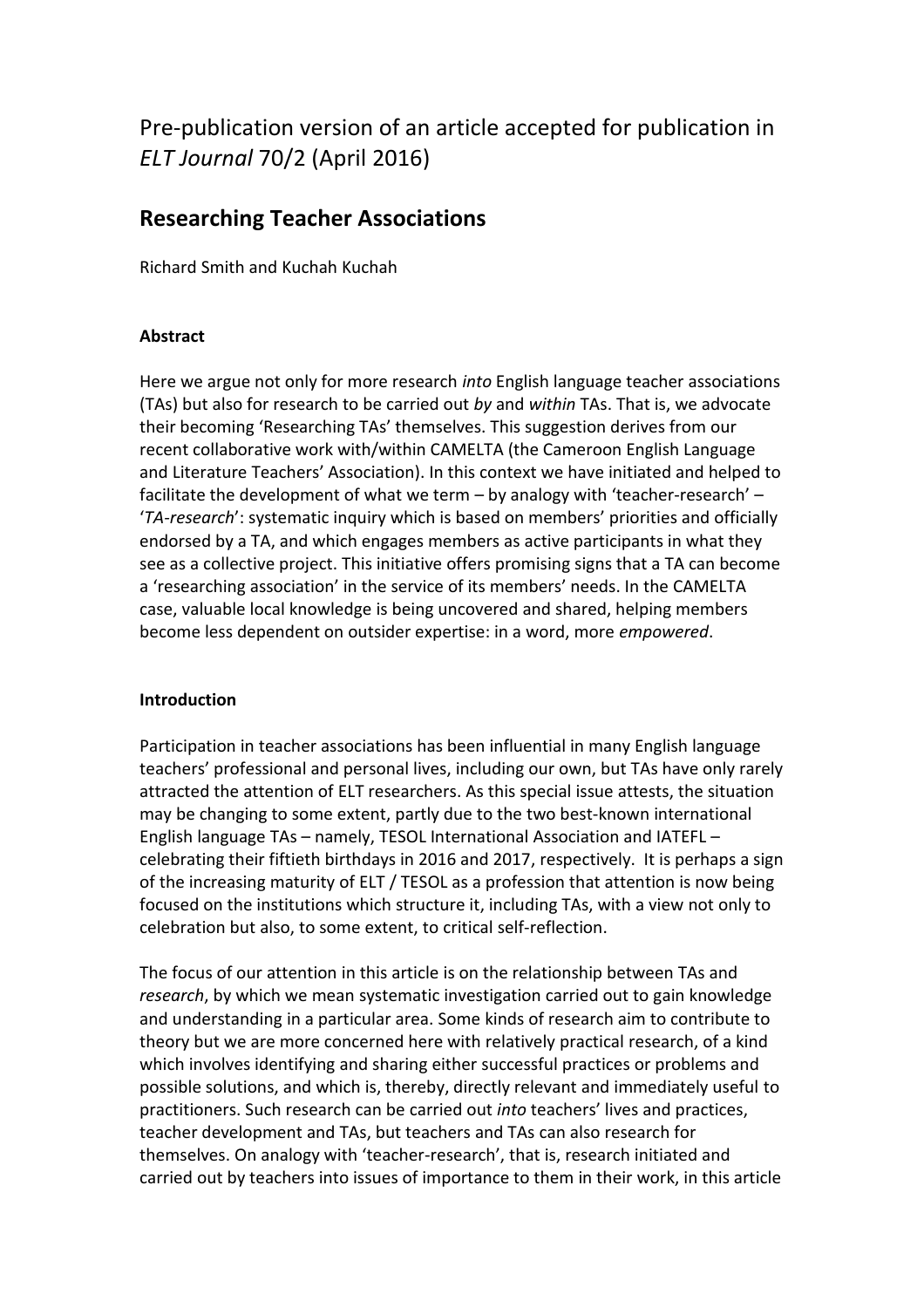we propose and illustrate the notion of *TA-*research, which, as we shall explain, involves a *collective* attempt within a TA to carry out research based on members' expressed practical needs.

## **Research** *about* **TAs**

Aubrey and Coombe (2010: n.p.) note an 'alarming paucity of research related to ELT associations and conferences' compared with other forms of professional development, a point also made by Barfield (2014). English language TAs are, as these authors point out, almost invisible in the mainstream literature on professional development, despite their importance in many teachers' lives.

Some recent cases of *historical* research (e.g. Liu and Murphy (2015); Rixon and Smith (forthcoming)) have, though, affirmed the value of TAs at the same time as suggesting that a knowledge of the past can be a basis for future decision-making. A second, specific aspect of larger TAs that has attracted at least some research attention is conferences and their impact. Both Aubrey and Coombe (2010) and Borg (2015) have noted the importance of conferences in many teachers' professional development and have proposed practical improvements. This is an area in which leaders and staff of the larger TAs also adopt a researching role themselves, instigating conference evaluation surveys, as well as membership surveys and other types of opinion poll (see Lamb et al. n.d., Section 9, for examples).

Lamb (2012) provides an overview of a recent project in which different teacher associations, among them some English language TAs, have cooperated to share ideas with a view to mutual self-help. Along the same lines of collaborative selfdevelopment, but on a smaller scale, Barfield (2014) describes how members of the Learner Development Special Interest Group (LD SIG) of JALT (the Japan Association for Language Teaching) have come together to support one another in teacherresearch. Indeed, Allwright (1998) has emphasized strongly the potential value of TAs supporting this kind of local, practice-focused inquiry: a TA's role, he says (*ibid.*: 8), can be 'to provide a "location", both physical and psychological (but mostly psychological), for the collegiality and continuity so essential to sustainability, and thus to the overall success of the [practitioner research] enterprise'. Elsewhere, Allwright (1991) provides evidence from the collective work of a relatively small association in Bangalore, India, which shows how resourceful teachers can be in collaboratively evolving their own research agendas (see also Padwad and Dixit 2014 on English Teacher Clubs in India).

Finally, as summarized by Gnawali (2013), there are a few further studies of TAs in developing countries, carried out by postgraduate students who have themselves benefitted from professional development within a TA, and who state a wish for their research to help strengthen the same TA. Both this commitment and the research studies themselves reveal how strong the impact of participation in TAs can be on teachers' personal and professional lives, specifically in developing countries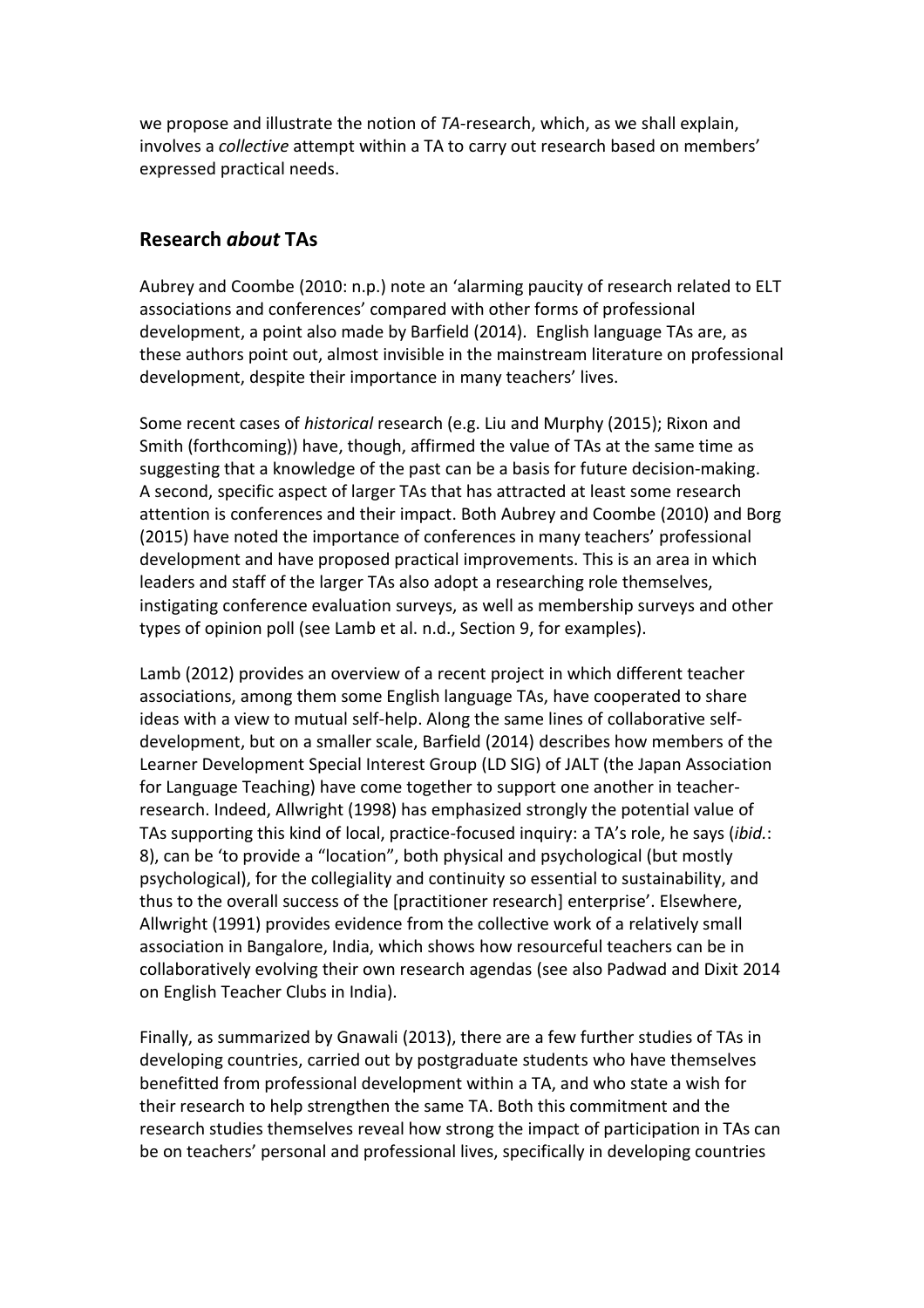where the teacher training opportunities they provide can represent the only available avenue for professional development.

This overview largely confirms the paucity of research into TAs, and it is noteworthy that, in almost all the cases we have come across, the researchers were themselves active participants in the TA focused on, and in some cases the research was commissioned by association leaders. In other words, the research that does exist has, in various ways, tended to emanate from *within* TAs. Given the unique and pressing challenges facing teachers in developing country contexts, in particular, but also the strength of commitment many teachers feel towards their TAs, we wish to argue for the further development of collaborative approaches to research engagement *within* these existing communities of practice, in ways which mirror and extend the collaborative work already in evidence in some of the contexts reviewed.

# **Towards** *TA-research*

As Clarke (1994), among others, has noted, what is of importance to practitioners does not necessarily get considered in academia, whereas what is of importance to most academic researchers is governed by concerns other than teachers' own priorities. Indeed, Pennycook (1989: 596) argues that within TESOL / ELT there exists a 'one-way flow of prescriptivist knowledge' which is produced in 'central academic institutions', with academic expertise emanating from western universities being privileged 'over other possible forms of knowledge'. The TA conference plenary tends to be one avenue for such knowledge transmission; in the opposite direction, the neglect of TAs as an object of academic study is another symptom of disjuncture. A gap between theory and practice, which Clarke (1994) terms 'dysfunctional', is perhaps particularly in evidence where teachers in developing countries are concerned – they too often seem to find themselves being called upon to fit in with fashionable theories or models which have originated in relatively privileged firstworld conditions and which can seem far from appropriate to the conditions they themselves face (see Kuchah and Smith 2011).

On the other hand, it is important not to dichotomize too much where the theory– practice 'divide' is concerned. As we saw above, there are promising signs of academic researchers playing cross-over roles – that is, of both relatively experienced and novice researchers identifying with TAs and recognizing the value of carrying out research which is linked in with, in fact which positively supports TAs. There are, then, opportunities to be grasped whereby academics who do identify with TAs can provide useful expertise for research work within them.

Also, as the above overview shows, leaders and members of some TAs have *already* engaged to some extent in different kinds of self-generated, self-implemented research, for purposes of celebration (affirmation of the TA's value) – e.g. Rixon and Smith (forthcoming) -- or more explicit reflection on and improvement in practice (cf. Lamb et al. n.d.). As we now hope to show, this principle can be extended, and this potential maximized, if the starting-point for research is expanded to other issues of salience to members, not just internal TA concerns. We have also seen how research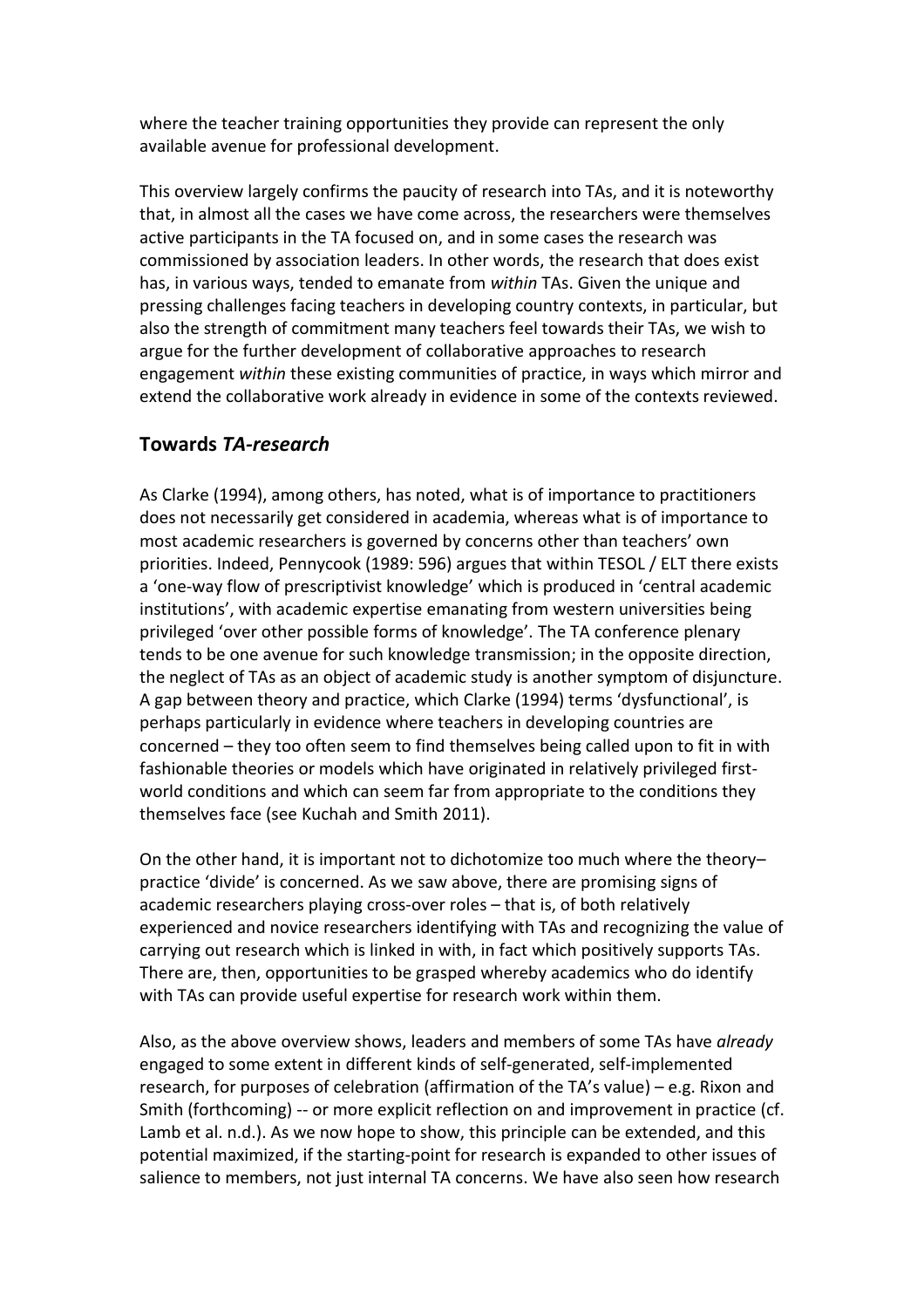can be officially instigated and sanctioned by a TA (e.g. conference and membership surveys), and how there can be mutual support for research within TAs (e.g. Allwright 1991). What we have not yet seen, and hope now to illustrate, is how TAs can host effective collective action in the area of research, whereby a common agenda or theme of relevance to the membership is determined and many members take part in exploring it.

What we are proposing, then, by analogy with 'teacher-research', is what we call 'TA-research', that is, systematic inquiry which is derived from members' expressed priorities and officially endorsed by a TA and which engages members as active participants in what they see as a collective project to improve understanding and practice. Potentially, a TA can exert collective pressure for change on such a basis.

# **TA-research in practice: CAMELTA experience so far**

We now report on a pilot initiative we have been helping to develop within the Cameroon English Language and Literature Teachers' Association (CAMELTA). This initiative has sought to empower members to engage in a collective, systematic research process based on their own developmental needs. Experience so far suggests that 'TA-research' of this kind (as defined above) has the potential to bring about change and could be empowering to participants in other TAs, too.

## **The context of English language education in Cameroon**

Since independence, Cameroon has had both Anglophone (English-medium) and Francophone (French-medium) subsystems of education coexisting within the same country. In 1998, following significant education reforms, bilingual education was implemented at all levels of the school system, making it imperative for teachers in French-medium state schools with no or very limited proficiency in English to teach English in their classrooms, and increasing the demands on existing English teachers. Since the 1998 reform and the subsequent implementation of free and compulsory primary education, Cameroonian teachers have had to work in very difficult circumstances, some of which include:

- very large, multigrade classes;
- a lack of prescribed coursebooks and other teaching and learning resources;
- students from a multiplicity of first language backgrounds in the same classroom;
- a complete absence of technological facilities;

The situation has further been complicated by the intermittent promotion, mainly in primary schools, but also at secondary level, of different pedagogic principles and practices, mostly by external funding organizations.

# **CAMELTA and its developing research**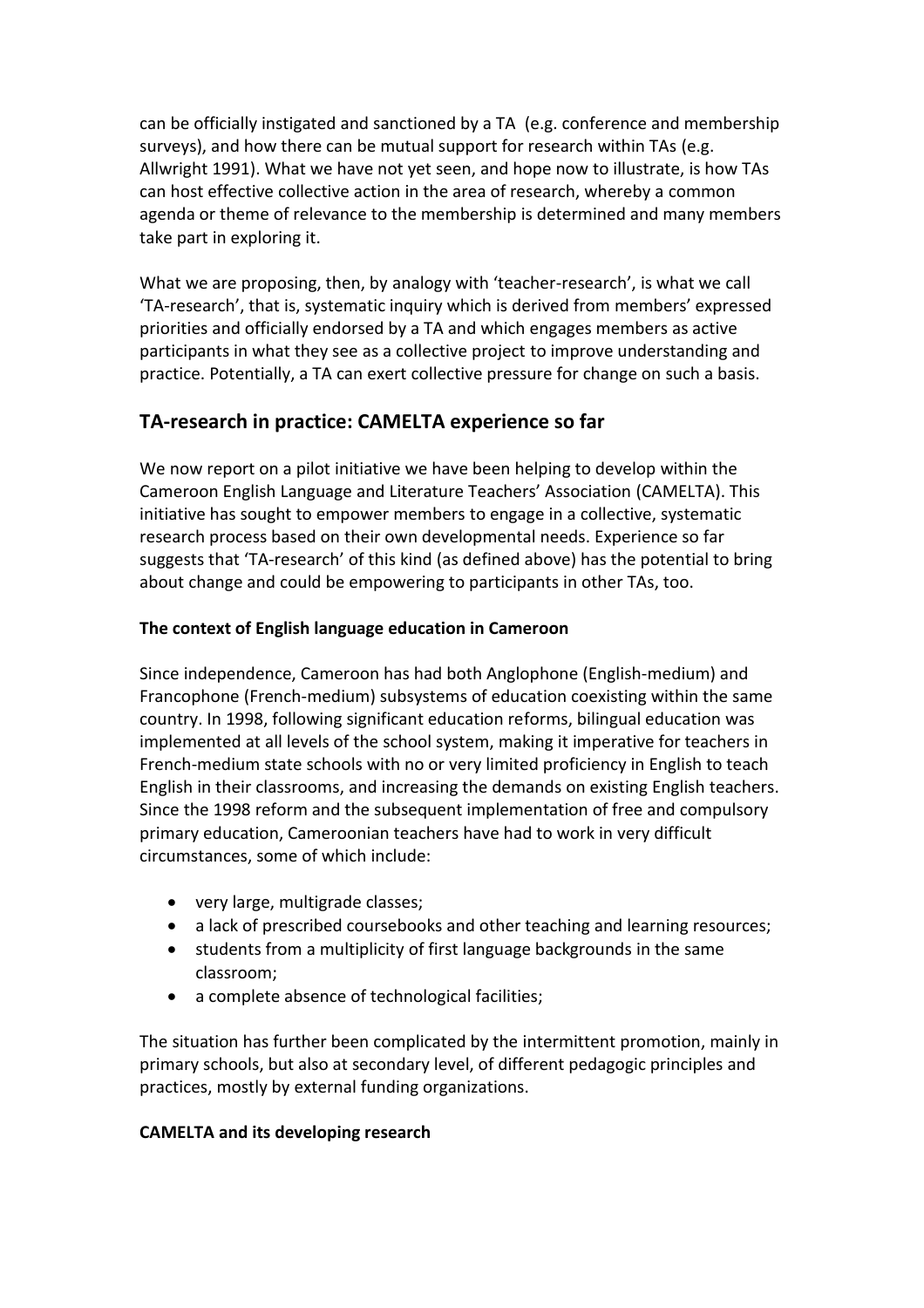CAMELTA was created in April 2001 with the aim of breaking the isolation that had existed amongst English teachers around the country, and creating a platform for teachers to network and share good practice. Since then, CAMELTA has organized 14 national annual conferences and over 300 seminars and workshops across its 10 regional chapters. Following complaints from its members about evident mismatches between policy recommendations and teachers' classroom realities, a research committee was set up in 2009 and charged with initiating research projects relevant to the needs and strengths of members. However, several attempts at instituting action research remained unsuccessful, partly due to lack of training in this form of research.

In August 2013, CAMELTA's 12th Annual Conference was preceded by a TESOL International Association K-12 Teacher Development and Training symposium which focused on some areas identified as relevant to regional needs, including teaching English in difficult circumstances.

It was during the symposium and conference – out of our joint reflections on the desirability and feasibility of teacher-research in difficult circumstances – that we<sup>1</sup> first formulated the notion of 'TA-research', to take account of specific problems, needs and opportunities which had become apparent. In brief, these were as follows:

- General dissatisfaction with conditions of primary and secondary school teaching;
- Perceived need to understand the nature and extent of difficulties, as a basis for proposing change;
- Unlikelihood of most CAMELTA members being able to carry out individual research, due to time and resource constraints as well as lack of research experience or training.

Discussions between us following the symposium and during the conference, in relation to the last point above, in particular, led Richard Smith to propose a change to the projected title of his last-day plenary talk, from 'In difficult circumstances, the power of teacher-research' to 'In your circumstances, the potential of CAMELTA research'. Rather than providing guidance on how to carry out individual teacherresearch as originally planned, he suggested in his plenary that CAMELTA could select some questions of general importance to the membership and then mobilize collectively to gather data from across the membership. Advantages of this, he suggested, could include:

- gathering a large amount of data if the association as a whole could be mobilized;
- resulting relative persuasiveness of the research to those in authority;
- sharing of appropriate possible local solutions to problems if successes as well as problems could be shared;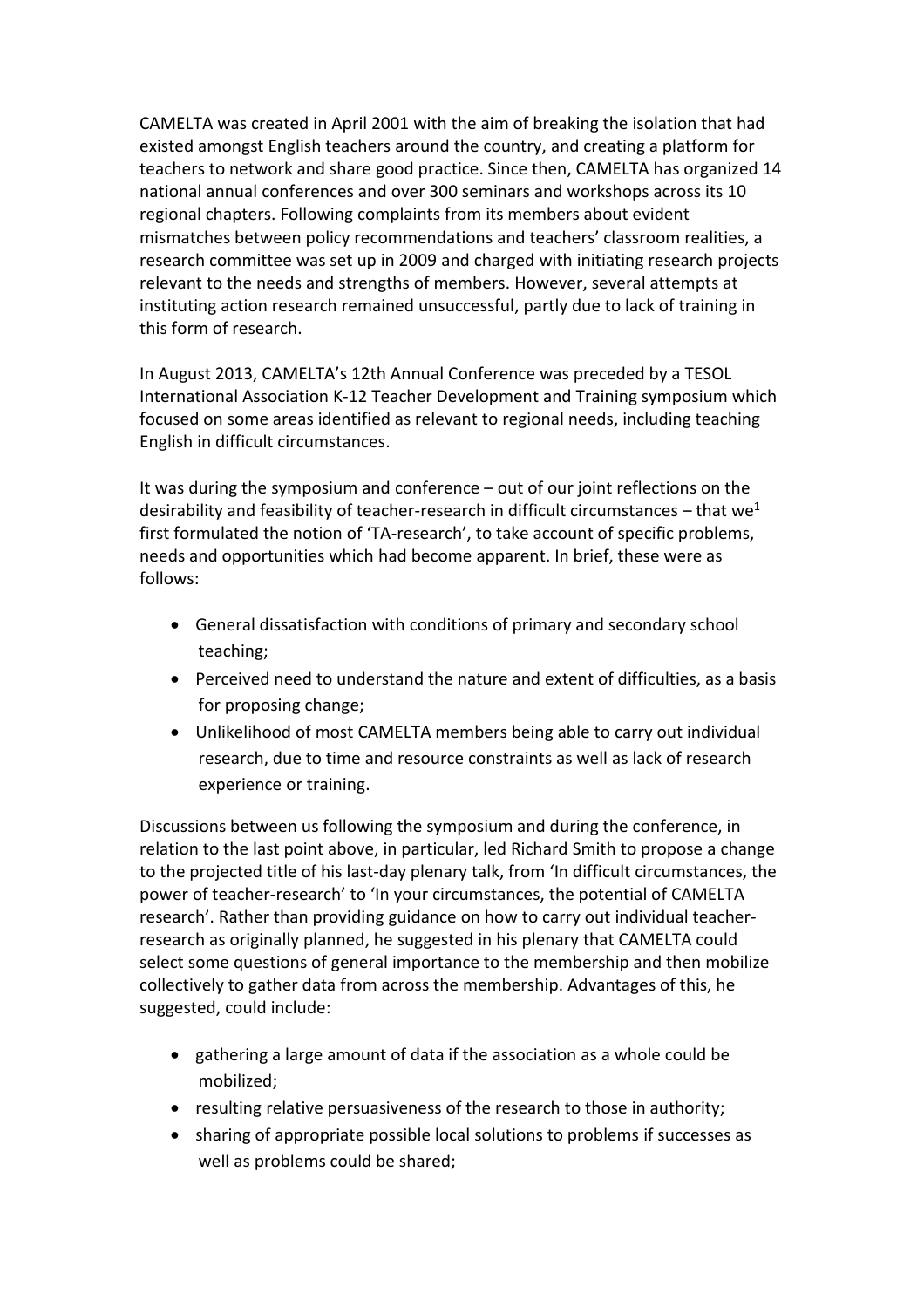- collective development of research skills;
- increased confidence of participants in their own ideas, serving as a preparatory basis for future projects, including more individual or smallgroup research.

The response to the idea of a large-scale, common CAMELTA research project was very positive – a total of 170 participants individually wrote their perceptions of the idea and suggested research questions on slips of paper distributed during Richard's session and it was later agreed that the idea would be discussed by the CAMELTA research committee.

Shortly after the conference, the CAMELTA research committee approved the idea of a collective project and members of the committee began to prepare an inquiry emanating from the inventory of research questions gathered at the 2013 plenary. Quite a few of the suggested questions were inward-looking, focusing on how CAMELTA's own processes could be improved. The committee decided that these might form the focus of future research *about* the TA which could benefit members. However, the majority of the questions were outward-looking and concerned problems teachers were facing in their teaching contexts. Some representative examples of these research questions, showing the contextually located nature of teachers' concerns, included:

- How can teachers cope with the lack of textbooks on the part of learners?
- What strategies can be used to engage students in English lessons in a multilingual society?
- What methods of teaching are appropriate in teaching a multigrade class?
- How can students in a large class be managed, motivated, taught and assessed effectively?

Classroom concerns, then, became the focus of the committee's work. There was agreement that a questionnaire would be prepared to gather information from across the Association's membership, but what to focus on among all the issues raised?

At this point we suggested that, in order to make this first phase of research as broad-based and constructive as possible, a simple open-ended questionnaire could be designed to collect relatively extensive accounts of practice that would help provide deeper insights into the general question of 'What are teachers' pedagogic challenges and successes overall?'. The research committee accepted this idea, and a set of three open-ended questions was framed:

- 1. Please tell the story of a recent successful experience in your teaching what was successful and what made it successful, do you think?
- 2. What are the major problems you face in your teaching situation what is problematic and why?
- 3. Please describe anything you have done to address (some of) the problems in (2) above. Was this successful? Why / Why not?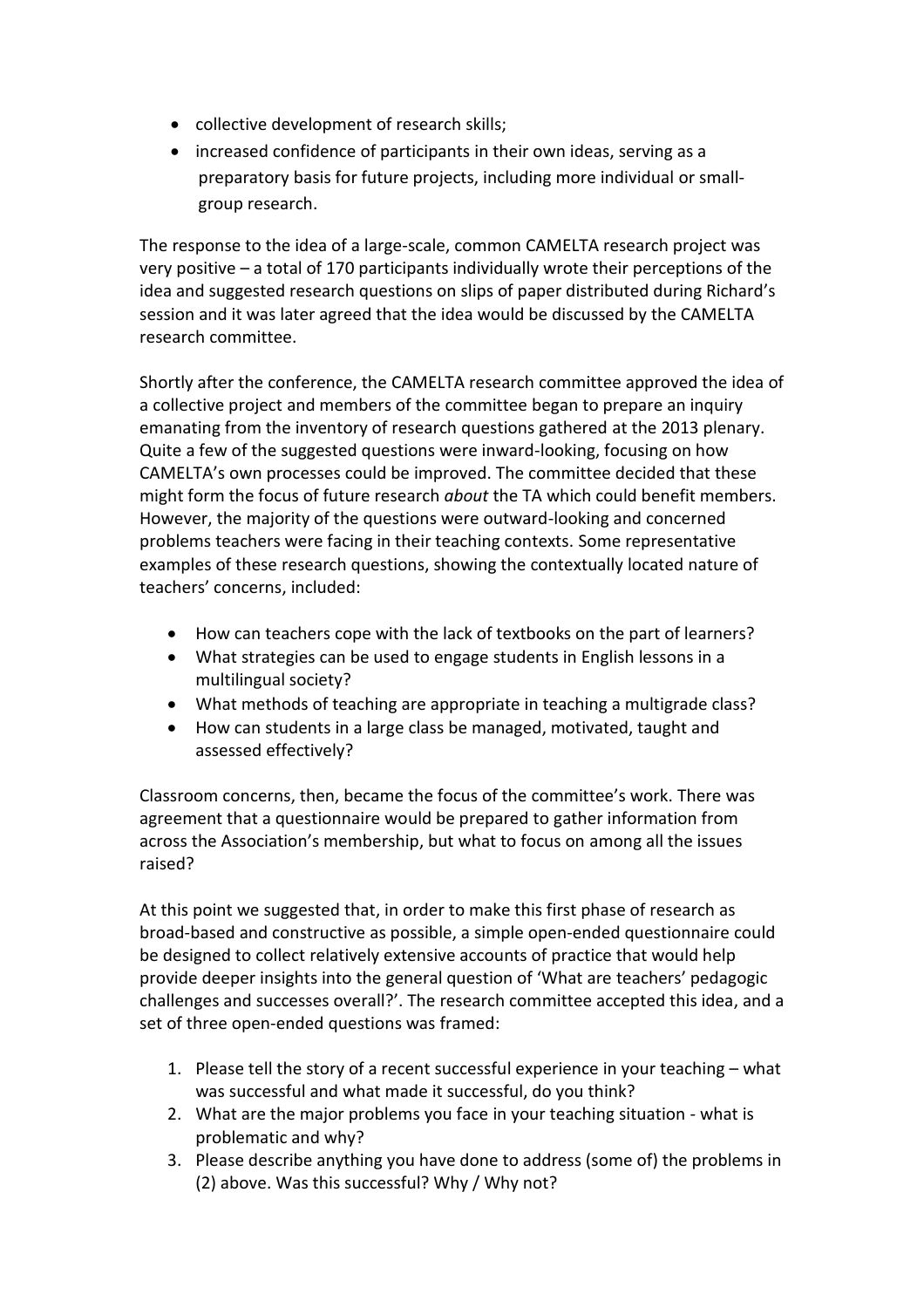Between October 2013 and February 2014, a total of 1,000 questionnaires, each consisting of the three questions above, an initial section for personal information, and a final section for comments about the questionnaire itself, were distributed to teachers during CAMELTA regional chapter events. Time was given to teachers to write answers to the questions (in English) during the events themselves, and the completed questionnaires were then posted back by local organizers to the CAMELTA Vice-President with responsibility for Research and Projects. In all, a total of 504 questionnaires were returned.

Since this article focuses on the overall characteristics and *process* of TA-research, analysis of specific pedagogic challenges and successes will not be presented here. Instead, we wish to highlight how the data has been and can in the future be *put to use* in this context, and we simply provide a link to the raw data for those interested, in the following section. However, it is important to note that the basic value and procedures of TA-research as it had developed up to this point were affirmed in questionnaire responses. Thus, we do list here the themes (each one illustrated by a representative quotation) which emerged in relation to the question asking specifically for participant feedback:

**Value of questionnaire design:** *The open-ended nature of the questionnaire gives room for free expression of the successes and/or failures encountered in ELT by the respondent.*

**Sense of Ownership:** *I really feel proud to be part of this initiative by our association. I wish we had more time to respond to this questionnaire because it is meant to address issues with our own teaching as identified by us, rather than dealing with issues that are not part of our own experience.*

**Motivation/self-fulfilment:** *The questionnaire is very interesting. It has reminded me of a recent successful teaching experience I had last week. It feels good to celebrate our teaching successes and not just focus on our difficulties.*

**Potential impact:** *This questionnaire has enabled me to talk about some of the difficulties I faced [in] the field. I hope it will be taken into consideration by coming up with some strategies to help teachers working in my kind of situation. That it will also make the government to do a good feasibility study before creating bilingual schools.*

**Sharing:** *This is a laudable initiative because it creates room for teachers to express some of the problems and successes they face and to bring up some ideas on how they can curb those problems. By so doing, they get to educate other teachers. Thank you.*

**Self-reflection:** *It has helped me explain the difficulties I face in my work and to reflect on my responses to these difficulties. This will help me improve my teaching and thus help my students.*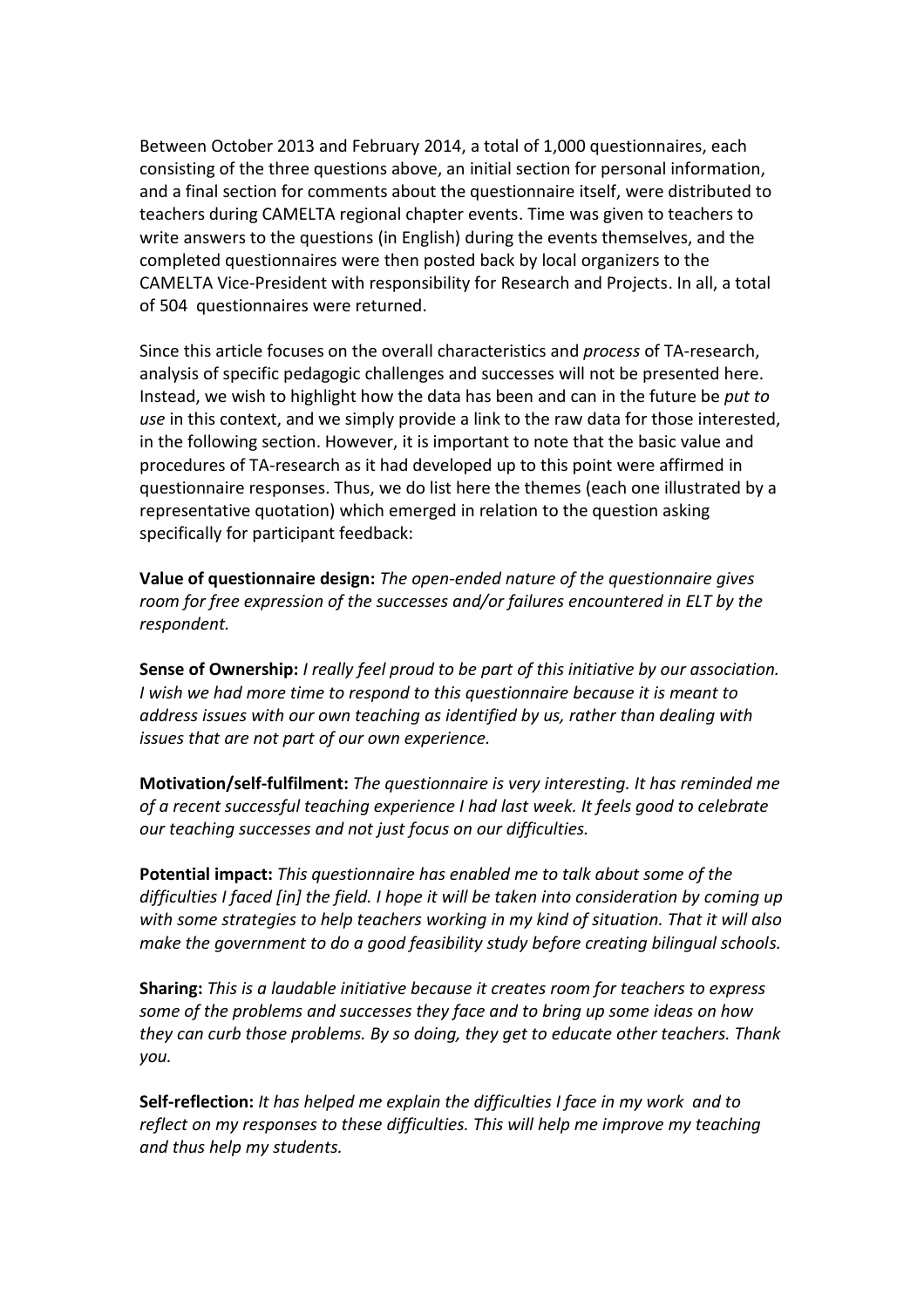### **Beyond the questionnaire: Looking forward together**

It is important, also, to describe what is being done with the data gathered, what the process has so far led to, and what further steps are now being planned. At the  $14<sup>th</sup>$ annual conference of CAMELTA in August 2015, the research committee ensured that a plenary session would be devoted to reporting back to the membership about developments on the project. The session, led by Kuchah Kuchah, focused on the theme of professional development through collective research and highlighted some of the principles and practices emerging from the stories of success which had been gathered. This was followed by a workshop in which participants looked at excerpts from the data and, in groups, discussed ideas arising which might benefit their own future teaching or individual research. Reactions from participants in the plenary and workshop sessions revealed a general sense of empowerment arising from the fact that CAMELTA members' own experiences were being reflected back to them for the first time. Several contrasted this with previous conferences where plenary presentations were mostly decided upon in a top-down manner, with some speakers treating themes that were inappropriate to the needs and experiences of members. Workshop participants also particularly liked the fact that they were given an opportunity to explore the value of their own practices and how policy requirements related to these, rather than policy being treated as primary.

The research committee has now decided to conduct follow-up interviews with a selected number of questionnaire respondents, to develop both their stories of success and their reflections on these further. The committee intends to share the responses with the wider membership in paper form, as a basis for reflection on contextually appropriate forms of pedagogy. In the meantime, all responses to the questionnaire have been uploaded to the CAMELTA website [\(http://camelta](http://camelta-cameroon.weebly.com/resources--useful-links.html)[cameroon.weebly.com/resources--useful-links.html\)](http://camelta-cameroon.weebly.com/resources--useful-links.html) for all to see and explore as desired.

The original questions collected from teachers at the 2013 plenary have also been uploaded to the same place to help guide future research. They have been categorized by the research committee into 'research priority areas', as a resource and encouragement for CAMELTA members to pursue their own inquiries on topics which reflect CAMELTA members' priorities. Sessions at future conferences will be dedicated to presentations from members which are explicitly based, at least in part, on the questionnaire data and/or which focus on research priority areas as identified from the 2013 plenary data.

These are all indications that leaders within CAMELTA have come to see the research questions and questionnaire data gathered as a developing common 'bank' which can be built on collectively and which can also inspire at least some individual members to engage in analysis and further research of immediate relevance to CAMELTA members as a whole. This kind of broad involvement of individual teachers within a systematic research process, and the small further collective steps being taken by the research committee so far, are indications that a TA in a developing country has the potential to build on members' ideas to develop appropriate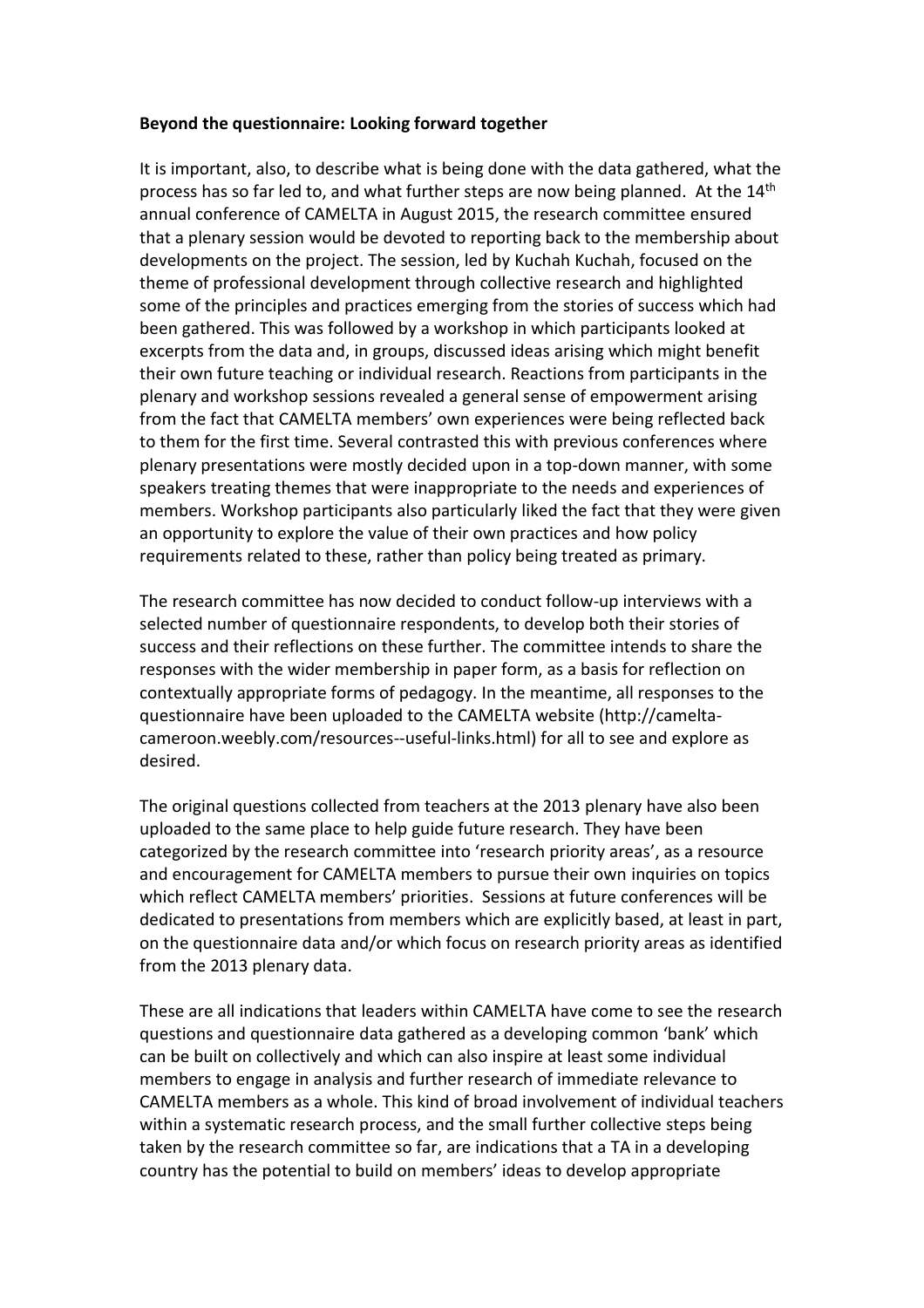pedagogic principles and practices in a systematic way. Encouraging further collective inquiries in this way will, it is hoped, not only scaffold and empower individuals, but establish CAMELTA as a major stakeholder in the development and dissemination of research-based policies for ELT in Cameroon.

Above, we mentioned CAMELTA's unsuccessful previous attempts to institute action research in the early years of its research committee. Since commencement of the project described here, the committee's focus has shifted significantly from the promotion of individual research projects to a more concerted and collective research endeavour. One outcome of this has been that, for the first time since its creation in 2001, CAMELTA (through its research committee) has been able to apply for and win external funding, in the form of an IATEFL Project Award. The project aims to support novice teachers working in rural communities in difficult circumstances, in the early years of their practice. Members of the research committee, without our involvement, took the initiative to apply for this award, due – they have told us – to the knowledge they had gained of teachers' priorities from the overall TA-research exercise.

# **Conclusion**

Perhaps it is because TAs operate largely outside the control and thus 'beneath the attention' of the academy that they have not figured prominently as an object of academic research, indeed that they have been strikingly neglected in the broader literature on teacher development. In this article we have described some kinds of research which nevertheless have been carried out in relation to TAs but we have also set out an argument for collective, potentially empowering activities which involve TA members in defining and pursuing their own research priorities – 'researching back', as it could be called – within 'TA-research' endeavours which are given sanction and support by association leaders.

The CAMELTA initiative, as with previous smaller-scale innovations reported by Allwright (1991) and Padwad and Dixit (2014), suggests that there can be considerable merit in TA members being encouraged to identify issues of salience to them and developing solutions collectively via systematic investigation and sharing. The positive engagement shown so far by TA members around Cameroon suggests that this might be a practitioner-centred way of helping teachers who are working in difficult circumstances to overcome day-to-day challenges, as an antidote to topdown directives from Ministry officials, donor agencies or other 'outside experts' who may be less well-positioned to understand the actual classroom realities that teachers and learners encounter.

# **References**

**Allwright, D.** (1991). *Exploratory teaching, professional development and the role of a teacher association.* Invited paper for the Cuban Association of English Language Specialists (GELI), Havana, Cuba. CRILE Working Paper no. 7. A version of this is online here: [http://www.letras.puc-](http://www.letras.puc-rio.br/unidades&nucleos/epcentre/readings/cuba%2091%20paper.htm)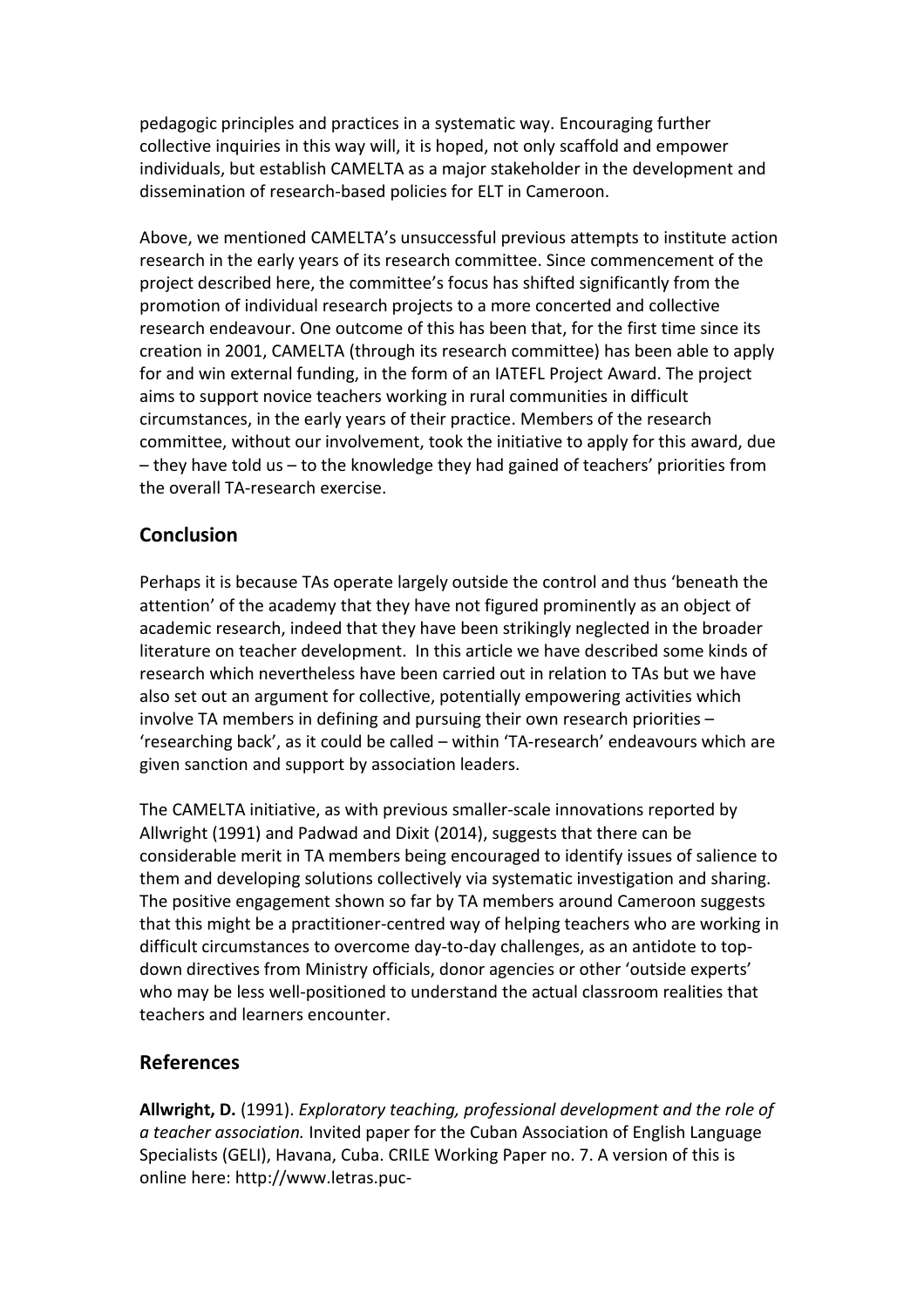[rio.br/unidades&nucleos/epcentre/readings/cuba%2091%20paper.htm](http://www.letras.puc-rio.br/unidades&nucleos/epcentre/readings/cuba%2091%20paper.htm) (accessed 15 February 2015)

**Allwright, D.** (1998). *The role of TESOL in research and the role of research in TESO*L. CRILE Working Paper no. 42. Available online: <http://www.ling.lancs.ac.uk/groups/crile/docs/crile42allwrigh.pdf> (accessed 15 February 2015)

**Aubrey, J. & Coombe, C.** (2010). 'The TESOL Arabia conference and its role in the professional development of teachers at institutions of higher education in the United Arab Emirates*. Academic Leadership Journal* 8/3: no page numbers. Online: <http://contentcat.fhsu.edu/cdm/compoundobject/collection/p15732coll4/id/595> (accessed 10 February 2015)

**Barfield, A.** (2014). 'Local engagements enhancing practitioner action and knowledge for learner development and autonomy within a collaborative teachers' network'. In Murray, G. (ed.), *Social Dimensions of Autonomy in Language Learning*. Basingstoke: Palgrave Macmillan.

**Borg, S. (**2015). 'The benefits of attending ELT conferences'. *ELT Journal* 69/1: 35-46.

**Clarke, M.A.** (1994) 'The dysfunctions of the theory/practice discourse'. *TESOL Quarterly* 28/1: 9-26.

**Gnawali, L.** (2013). 'English language teacher education through professional associations: The NELTA way'*.* PhD thesis, Kathmandu University, Nepal.

**Kuchah, K.** and **Smith, R.** 2011. 'Pedagogy of autonomy for difficult circumstances: From practice to principles'. *Innovation in Language Learning and Teaching* 5/2: 119- 140.

**Lamb, T.E., Atanasoska, T., Hepp, M., Jönsdottir, S.** and **Zielinsky, J.** (n.d.). *Learning from Each Other: A Handbook for Language Teacher Associations* [Draft publication for discussion]. Online:

[http://lacs.ecml.at/Folder/DraftPublicationfordiscussion/tabid/3111/language/en-](http://lacs.ecml.at/Folder/DraftPublicationfordiscussion/tabid/3111/language/en-GB/Devault.aspx)[GB/Devault.aspx](http://lacs.ecml.at/Folder/DraftPublicationfordiscussion/tabid/3111/language/en-GB/Devault.aspx) (accessed 20 July 2015).

**Lamb, T.** (2012) 'Language associations and collaborative support: language teacher associations as empowering spaces for professional networks'. *Innovation in Language Learning and Teaching*, 6/3: 287-308.

**Liu, J. and Berger, C.M. (**2015). *TESOL: A Guide*. Chapter 4: 'TESOL as a professional association'. London: Bloomsbury Academic.

**Padwad, A. & Dixit, K.** (2014). 'Exploring Continuing Professional Development: English Teachers' Clubs in Central India'. In Wright, T. and Beaumont, M. (eds). *Experiences of Second Language Teacher Education*. Palgrave Macmillan.